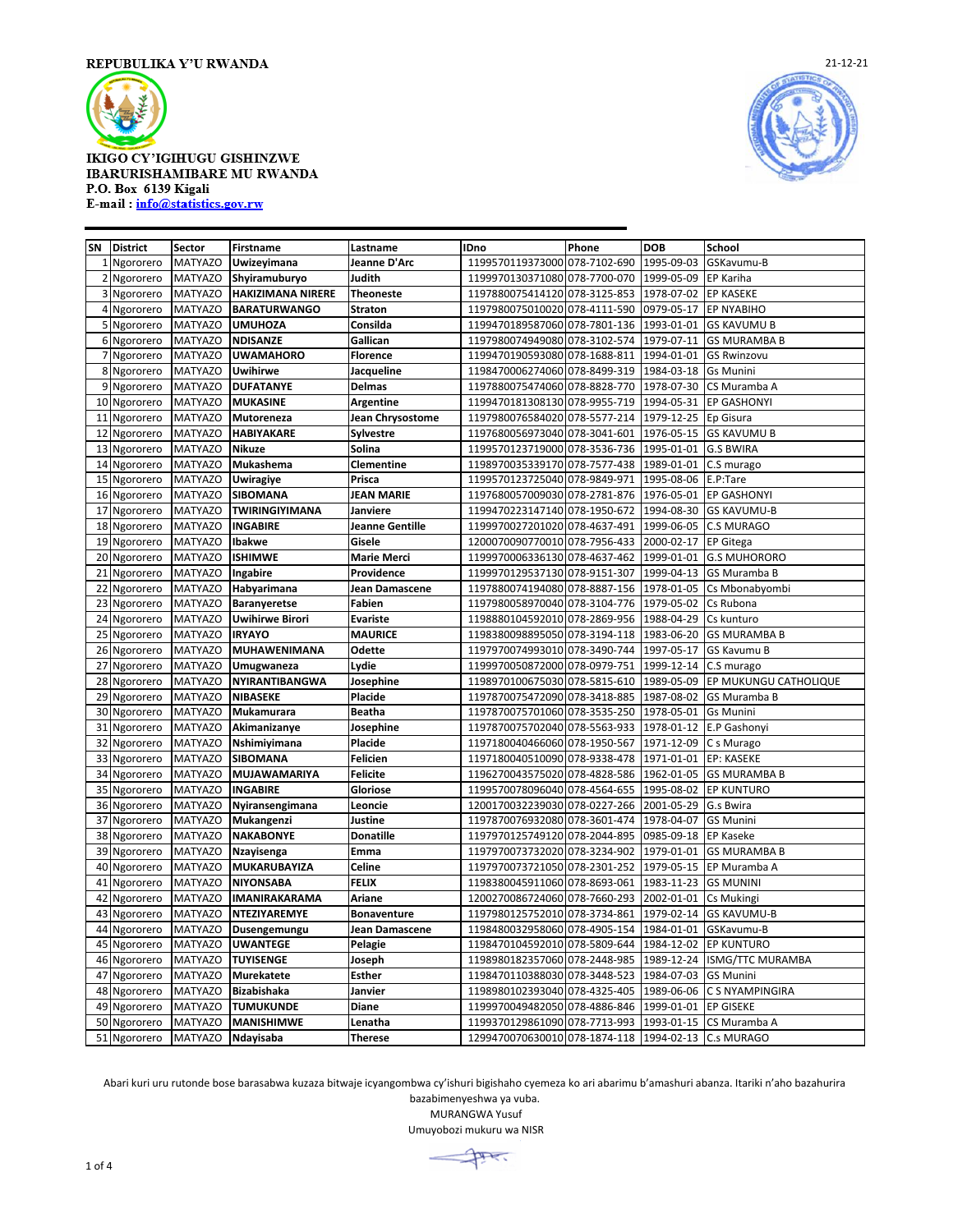



|          | 52 Ngororero           | <b>MATYAZO</b>                   | <b>UWAMBAJIMANA</b>         | <b>Flavien</b>            | 1199380137540060 078-8340-851 1993-09-12 EP KUNTURO            |                          |                                    |
|----------|------------------------|----------------------------------|-----------------------------|---------------------------|----------------------------------------------------------------|--------------------------|------------------------------------|
| 53       | Ngororero              | <b>MATYAZO</b>                   | Habanabakize                | Frodouard                 | 1198380099288080 078-8215-200                                  | 1983-01-27               | <b>GS Munini</b>                   |
| 54       | Ngororero              | <b>MATYAZO</b>                   | Uwamahoro                   | Joselyne                  | 1198970020951060 078-7537-141                                  | 1989-03-18               | CS Gatikabisi                      |
| 55       | Ngororero              | <b>MATYAZO</b>                   | <b>NDAHIMANA</b>            | Cyprien                   | 1198880081414060 078-2301-452                                  | 1988-03-13               | <b>GS MURAMBA-B</b>                |
|          | 56 Ngororero           | <b>MATYAZO</b>                   | <b>NDAYISABA</b>            | Therese                   | 1199470070630010 078-1874-118                                  | 1994-06-13               | <b>EP MURAGO</b>                   |
| 57       | Ngororero              | <b>MATYAZO</b>                   | Furaha                      | Angelique                 | 1199370092960000 078-6473-343                                  | 1993-01-09               | EP Gitega                          |
| 58       | Ngororero              | <b>MATYAZO</b>                   | NDERERIMANA                 | <b>GODAL LOUIS</b>        | 1197480056062070 078-3223-631                                  | 1974-10-21               | EP GASHONYI                        |
| 59       | Ngororero              | <b>MATYAZO</b>                   | NYIRAMAHIRWE                | <b>SOLINE</b>             | 1198870104597050 078-2390-420                                  | 1988-01-01               | GS Rwintashya                      |
| 60       | Ngororero              | <b>MATYAZO</b>                   | NYIRANGIRAYEZU              | Fortunee                  | 1198870104346050 078-5607-250                                  | 1988-09-25               | <b>GS KAVUMU-B</b>                 |
| 61       | Ngororero              | <b>MATYAZO</b>                   | <b>UWAMBAJIMANA</b>         | Laurence                  | 1199370093176090 078-3099-707                                  | 1993-07-02               | <b>GS Rususa</b>                   |
| 62       | Ngororero              | <b>MATYAZO</b>                   | Mizero                      | Willy                     | 1199980128990030 078-8943-971                                  | 1999-07-03               | Gs muhororo                        |
| 63       | Ngororero              | <b>MATYAZO</b>                   | Uwamahoro                   | Donatha                   | 1199570101512060 078-6827-038                                  | 1995-10-20               | EP kavumu B                        |
| 64       | Ngororero              | <b>MATYAZO</b>                   | Dusabeyezu                  | Vestine                   | 1197970073282020 078-3114-332                                  | 1979-03-04               | <b>Gs MUNINI</b>                   |
| 65       | Ngororero              | <b>MATYAZO</b>                   | Nyirangizwenimana           | Seraphine                 | 1199570158150060 078-4898-760                                  | 1995-11-08               | C.S Kaseke                         |
| 66       | Ngororero              | <b>MATYAZO</b>                   | Muhimpundu                  | Gloriose                  | 1199970177289070 078-2192-463                                  | 1999-04-25               | C.s MURAGO                         |
| 67       | Ngororero              | <b>MATYAZO</b>                   | <b>KATABOGAMA</b>           | Jean Claude               | 1198780098831060 078-9188-616                                  | 1987-06-05               | EP Munanira (C.S Munanira)         |
| 68       | Ngororero              | <b>MATYAZO</b>                   | <b>Umuhire</b>              | Gratien                   | 1198980100568010 078-2212-402                                  | 1989-02-18               | Cs Rubona                          |
| 69       | Ngororero              | <b>MATYAZO</b>                   | <b>NTEZIMANA</b>            | JEAN DAMASCE NE           | 1198880103429110 078-4468-864                                  | 1988-07-10               | CSC.Gitarama                       |
| 70       | Ngororero              | <b>MATYAZO</b>                   | Mbagenderebuhoro            | Venuste                   | 1199480150123210 078-6953-888                                  | 1994-01-01               | <b>EP BIBUNGO</b>                  |
| 71       | Ngororero              | <b>MATYAZO</b>                   | Ndikubwimana                | Jeremy                    | 1199480157226100 078-4651-403                                  | 1994-05-03               | Gs Kavumu A                        |
| 72       | Ngororero              | <b>MATYAZO</b>                   | Uwambajimana                | <b>Marie Chantal</b>      | 1198970098082150 078-5297-836                                  | 1989-03-25               | <b>EP Ntobwe</b>                   |
|          | 73 Ngororero           | <b>MATYAZO</b>                   | Uwizeyemariya               | Agnes                     | 1199370092959270 078-0663-298                                  | 1993-01-01               | Gs mahembe                         |
| 74       | Ngororero              | <b>MATYAZO</b>                   | Umugwaneza                  | Lydie                     | 1199970058072000 078-0979-751                                  | 1999-12-14               | C. s Murago                        |
| 75       | Ngororero              | <b>MATYAZO</b>                   | Singirankabo                | Callixte                  | 1197780060711000 078-3060-350                                  | 1977-11-08               | <b>EP Murago</b>                   |
| 76       | Ngororero              | <b>MATYAZO</b>                   | <b>MUSABIREMA</b>           | Philomene                 | 1197370052777070 078-3507-247                                  | 1973-01-01               | <b>EP KUNTURO</b>                  |
| 77       | Ngororero              | <b>MATYAZO</b>                   | <b>DUSABIMANA</b>           | <b>LAURENT</b>            | 1197280053546030 078-3419-707                                  | 1972-08-06               | <b>GS MUNINI</b>                   |
| 78       | Ngororero              | <b>MATYAZO</b>                   | Uwanahoro                   | <b>Marie Goretti</b>      | 1198270109857050 078-2499-969                                  | 1982-08-15               | EP Muramba-A                       |
| 79       | Ngororero              | <b>MATYAZO</b>                   | <b>Uwase Nakure</b>         | Yvette                    | 1198270109246040 078-3885-975                                  | 1982-10-23               | <b>GS Kavumu B</b>                 |
| 80       | Ngororero              | <b>MATYAZO</b>                   | <b>NIYUBAHWE</b>            | Sylvie                    | 1199170086253120 078-6507-989                                  | 1991-05-06               | <b>GS GASAVE</b>                   |
| 81       | Ngororero              | <b>MATYAZO</b>                   | <b>Umurezi</b>              | Pelagie                   | 1198070131252040 078-9598-998                                  | 1980-08-06               | <b>GS Munini</b>                   |
| 82       | Ngororero              | <b>MATYAZO</b>                   | Uwambajimana                | <b>Stephanie</b>          | 1199170190371070 078-9121-407                                  | 1991-01-01               | GS munini                          |
| 83       | Ngororero              | <b>MATYAZO</b>                   | Pasika                      | Protais                   | 1199280035798010 078-3099-344                                  | 1992-04-03               | GS kavumuB                         |
| 84       | Ngororero              | <b>MATYAZO</b><br><b>MATYAZO</b> | <b>GATO</b>                 | Jean paul                 | 1199180064949020 078-3885-975                                  | 1991-08-12               | <b>GS KAVUMU-B</b>                 |
| 85<br>86 | Ngororero              |                                  | <b>Tuyisenge</b><br>Kamanzi | Anathalie<br>Jean de Dieu | 1199770036999050 078-0854-560<br>1199580110581080 078-0090-862 | 1997-08-16<br>1995-07-14 | G.S Nyabitare<br><b>GS Mahembe</b> |
| 87       | Ngororero<br>Ngororero | <b>MATYAZO</b><br><b>MATYAZO</b> | Ntakirutimana               | Lea                       | 1199170086190040 079-0495-553                                  | 1991-02-20               | <b>EP GASHONYI</b>                 |
| 88       | Ngororero              | <b>MATYAZO</b>                   |                             | Beatha                    | 1198070093004030 078-3879-203                                  | 1980-01-15               | <b>GS Munini</b>                   |
| 89       | Ngororero              | <b>MATYAZO</b>                   | Musabyimana<br>Mukamanzi    | <b>Beatrice</b>           | 1198770097119070 078-7276-567                                  | 1987-03-07               | <b>GS Munini</b>                   |
| 90       | Ngororero              | <b>MATYAZO</b>                   | Uwamahoro                   | Jeanne d'Arc              | 1198070092990090 078-5671-837                                  | 1980-09-27               | GS Gasave                          |
| 91       | Ngororero              | <b>MATYAZO</b>                   | Nyirankundimana             | Clarisse                  | 1199870008089060 078-6210-683                                  | 1998-01-01               | C.S Murago                         |
| 92       | Ngororero              | <b>MATYAZO</b>                   | Nzanywenimana               | Yvonne                    | 1199170065045070 078-3961-889                                  | 1991-08-05               | GSKavumu-B                         |
| 93       | Ngororero              | <b>MATYAZO</b>                   | <b>UWANYIRIGIRA</b>         | <b>ALINE</b>              | 1199070081544050 078-3211-671                                  | 1990-04-16               | <b>GS MURAMBA B</b>                |
| 94       | Ngororero              | <b>MATYAZO</b>                   | Uwera                       | Aline                     | 1199870147032160 078-9613-453                                  | 1998-06-19               | <b>EP MUNINI</b>                   |
| 95       | Ngororero              | <b>MATYAZO</b>                   | Nkundimana                  | Chantal                   | 1199070076807090 078-4942-832                                  | 1990-08-15               | GS kinanira                        |
|          | 96 Ngororero           | <b>MATYAZO</b>                   | Nyirahabimana               | Godelive                  | 1199670083361040 078-4592-982                                  | 1996-07-05               | Cs Kabayengo                       |
| 97       | Ngororero              | <b>MATYAZO</b>                   | <b>UWIRINGIYIMANA</b>       | <b>FRANCINE</b>           | 1199670083357080 078-0739-084                                  | 1996-12-15               | EP GASHONYI                        |
| 98       | Ngororero              | <b>MATYAZO</b>                   | Nizeyimana                  | Immaculee                 | 1197770070951030 078-1299-022                                  | 1977-12-02               | EP Gatikabisi                      |
| 99       | Ngororero              | <b>MATYAZO</b>                   | <b>UMUTONI</b>              | <b>Marie Chantal</b>      | 1198270110339080 078-4905-392                                  | 1982-05-17               | <b>GS MURAMBA B</b>                |
| 100      | Ngororero              | <b>MATYAZO</b>                   | Kagaba                      | <b>Francois</b>           | 1198080092666070 078-3804-287                                  | 1980-01-01               | GS kavumuB                         |
| 101      | Ngororero              | <b>MATYAZO</b>                   | MUJYENAMA                   | Fabien                    | 1198080093026160 078-3182-437                                  | 1980-03-01               | St Marc Ruhengeri                  |
|          | 102 Ngororero          | <b>MATYAZO</b>                   | <b>UWIRINGIYIMANA</b>       | Richard                   | 1199080100830050 078-4948-116                                  |                          | 1990-03-16 GS Muramba B            |
|          | 103 Ngororero          | <b>MATYAZO</b>                   | <b>UWITONZE</b>             | Charlotte                 | 1197270053503020 078-4593-182 1972-01-01 EP GATIKABISI         |                          |                                    |

Abari kuri uru rutonde bose barasabwa kuzaza bitwaje icyangombwa cy'ishuri bigishaho cyemeza ko ari abarimu b'amashuri abanza. Itariki n'aho bazahurira bazabimenyeshwa ya vuba.

MURANGWA Yusuf

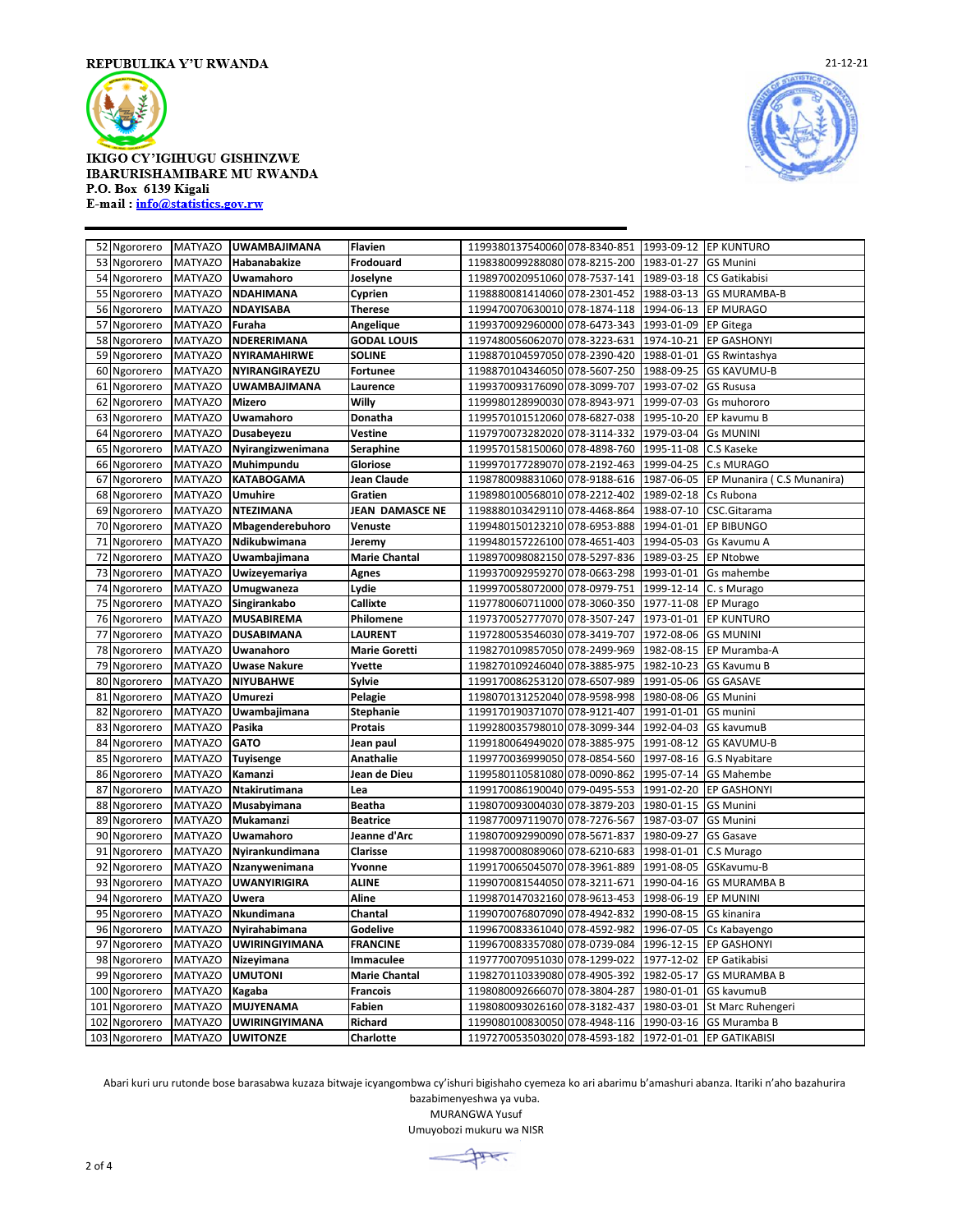



| 104 Ngororero    | <b>MATYAZO</b> | <b>GAHIMANYI</b>     | Patrice              | 1196480040306030 078-3255-927 |              | 1964-04-01 | <b>EP KUNTURO</b>   |
|------------------|----------------|----------------------|----------------------|-------------------------------|--------------|------------|---------------------|
| Ngororero<br>105 | MATYAZO        | Mujawamariya         | <b>Dative</b>        | 1199770013604000 078-4592-998 |              | 1997-01-15 | Ep Munini           |
| Ngororero<br>106 | <b>MATYAZO</b> | Twubashyingabo       | Protais              | 1199180086374080 078-3153-701 |              | 1991-08-14 | Ep Rukeri           |
| Ngororero<br>107 | <b>MATYAZO</b> | Kanakuze             | Théa                 | 1197270053415090 078-3891-672 |              | 1972-10-10 | <b>GS Muramba B</b> |
| Ngororero<br>108 | <b>MATYAZO</b> | <b>TUYIZERE</b>      | Leonie               | 1198670183815090 078-1985-990 |              | 1986-01-05 | GS Kavumu-B         |
| Ngororero<br>109 | <b>MATYAZO</b> | Ujeneza              | <b>Blandine</b>      | 1197370052683020 078-3842-410 |              | 1973-04-01 | GsMurambaB          |
| 110<br>Ngororero | <b>MATYAZO</b> | MUKASHYAKA           | Solange              | 1199270035818190 078-3726-768 |              | 1992-03-13 | EP Rushabarara      |
| 111<br>Ngororero | <b>MATYAZO</b> | Nyirabasabose        | Rahel                | 1196870044990080 078-3756-393 |              | 1968-01-15 | CS Muramba-A        |
| 112<br>Ngororero | <b>MATYAZO</b> | Nizeyimana           | Olive                | 1199670083348070 078-3536-877 |              | 1996-05-25 | <b>GS MUNINI</b>    |
| Ngororero<br>113 | <b>MATYAZO</b> | Akimaningeneye       | Elisabeth            | 1199770189336040 078-6308-635 |              | 1997-03-19 | GSKavumu-B          |
| 114<br>Ngororero | <b>MATYAZO</b> | NYIRANZAYISENGA      | Claire               | 1199070050178050 078-2670-254 |              | 1990-10-20 | <b>G.S SHARA</b>    |
| Ngororero<br>115 | <b>MATYAZO</b> | Kapiteni             | Sylvain              | 1199180086393070 078-2769-557 |              | 1991-04-11 | Gs Nyamiyaga        |
| 116 Ngororero    | <b>MATYAZO</b> | <b>NTIBIRAMIRA</b>   | Raymond              | 1199280093478030 078-6697-720 |              | 1992-11-01 | <b>GS MURAMBA B</b> |
| Ngororero<br>117 | <b>MATYAZO</b> | Uwamahoro            | Jeanne d'arc         | 1197770060672030 078-1455-011 |              | 1977-11-12 | G s Muramba b       |
| 118<br>Ngororero | <b>MATYAZO</b> | Akingeneye           | Olive                | 1199170086530060 078-7846-058 |              | 1991-01-05 | G.SKiziguro P       |
| 119 Ngororero    | <b>MATYAZO</b> | <b>HAKIZIMANA</b>    | <b>JANVIER EMILE</b> | 1198180087554080 078-8421-660 |              | 1981-06-11 | <b>GS MUNINI</b>    |
| 120<br>Ngororero | <b>MATYAZO</b> | <b>NTAGANIRA</b>     | <b>JEAN BAPTISTE</b> | 1198080093059000 078-8692-670 |              | 1980-09-01 | EP GASHONYI         |
| 121<br>Ngororero | <b>MATYAZO</b> | <b>NDAHAYO</b>       | Jean Marie Vianney   | 1199180086411080 078-2657-881 |              | 1991-09-12 | CS Muramba A        |
| 122<br>Ngororero | <b>MATYAZO</b> | Muhawenimana         | Pontien              | 1197780060859040 078-9710-793 |              | 1977-01-01 | <b>GS Munini</b>    |
| 123<br>Ngororero | <b>MATYAZO</b> | <b>Biziyaremye</b>   | Aloys                | 1197780060674000 078-3010-444 |              | 1977-07-04 | CS MURAMBA A        |
| 124<br>Ngororero | <b>MATYAZO</b> | Mukarurangwa         | <b>Dancilla</b>      | 1198570176073020              | 078-9043-987 | 1985-01-01 | Ep Muramba A        |
| 125<br>Ngororero | <b>MATYAZO</b> | Nayituriki           | Juliette             | 1199670083322080 078-3351-971 |              | 1996-01-01 | EP MUCUMAZO         |
| 126 Ngororero    | <b>MATYAZO</b> | <b>BOSENIBAMWE</b>   | Christine            | 1198070092929050 078-6697-950 |              | 1980-01-01 | <b>GS KINANIRA</b>  |
| 127<br>Ngororero | <b>MATYAZO</b> | <b>NISHIMWE</b>      | <b>Mediatrice</b>    | 1198370099319050 078-6696-356 |              | 1983-02-21 | <b>GS Munini</b>    |
| 128<br>Ngororero | <b>MATYAZO</b> | <b>BAHORANINZIKA</b> | Ignace               | 1196780037579200 078-8828-907 |              | 1967-09-01 | <b>G MURAMBA-B</b>  |
| 129<br>Ngororero | <b>MATYAZO</b> | NYIRABAHIRE          | josiane              | 1198170089369010 078-4155-585 |              | 1981-12-20 | <b>EP GASHONYI</b>  |
| 130<br>Ngororero | <b>MATYAZO</b> | Dukuzumuremyi        | Christine            | 1198670078530030 078-2266-702 |              | 1986-07-17 | Cs Murago           |
| 131<br>Ngororero | <b>MATYAZO</b> | Uwamahoro            | Francoise            | 1199070101031020              | 078-9294-983 | 1990-10-03 | EP MURAGO           |
| 132<br>Ngororero | <b>MATYAZO</b> | Iradukunda           | Jacqueline           | 1199670083065020 078-5015-216 |              | 1996-07-15 | Ep Gasovu           |
| 133<br>Ngororero | <b>MATYAZO</b> | <b>BANGUWIHA</b>     | <b>Faustin</b>       | 1197580055760020 078-3147-725 |              | 1975-01-01 | <b>GS KINANIRA</b>  |
| 134<br>Ngororero | MATYAZO        | Dusabemariya         | <b>Delphine</b>      | 1199870047944050 078-8908-733 |              | 1998-12-03 | Cs Karunda          |
| 135<br>Ngororero | <b>MATYAZO</b> | HASHIMWEYEZU         | <b>Godard louis</b>  | 1197380052817020 078-3606-592 |              | 1973-09-12 | GS munini           |
| 136<br>Ngororero | <b>MATYAZO</b> | <b>HAKIZIMANA</b>    | <b>Alfred</b>        | 1197580055626010 078-3038-151 |              | 1975-01-02 | <b>EP: KASEKE</b>   |
| Ngororero<br>137 | <b>MATYAZO</b> | Icyoyemeje           | Antoniya             | 1199270019781210 078-6523-043 |              | 1992-01-01 | GSKavumu-B          |
| 138<br>Ngororero | <b>MATYAZO</b> | Ntakiyimaniriho      | Ferdinand            | 1198280112013180 078-3656-954 |              | 1982-08-04 | EP kavumu B         |
| 139<br>Ngororero | <b>MATYAZO</b> | Manirafasha          | Valentine            | 1199070100612170 078-4398-939 |              | 1990-12-28 | EP biguhu A         |
| 140 Ngororero    | <b>MATYAZO</b> | YAMFASHIJE           | <b>Mediatrice</b>    | 1198170087756030 078-3249-349 |              | 1981-09-08 | <b>EP GASHONYI</b>  |
| 141<br>Ngororero | <b>MATYAZO</b> | Nyiragasigwa         | Clementine           | 1199070022382100 078-6671-347 |              | 1990-01-01 | EP GASOVU           |
| Ngororero<br>142 | MATYAZO        | Nyirasabimana        | Emerthe              | 1198170087754060 078-3227-106 |              | 1981-01-15 | <b>G.S MUNINI</b>   |
| 143<br>Ngororero | <b>MATYAZO</b> | Uwimana              | Jacqueline           | 1198170087529050 078-2641-891 |              | 1981-03-06 | Ep Muramba A        |
| Ngororero<br>144 | <b>MATYAZO</b> | Musabyimana          | Anathalie            | 1199770130451000 072-3153-446 |              | 1997-07-26 | CS Murago           |
| Ngororero<br>145 | <b>MATYAZO</b> | <b>IRAKIZA</b>       | Eric                 | 1199680089789000 078-7541-722 |              | 1996-02-01 | <b>C.S MUHANDA</b>  |
| Ngororero<br>146 | <b>MATYAZO</b> | <b>Nirere</b>        | Beatha               | 1198170087524020              | 078-3777-558 | 0985-03-30 | Gs muramba B        |
| 147<br>Ngororero | <b>MATYAZO</b> | Nyiransabimana       | Clementine           | 1199770069994050 078-3690-700 |              | 1997-08-05 | G. S rusebeya       |
| 148<br>Ngororero | <b>MATYAZO</b> | Uwambajimana         | <b>Marie Solange</b> | 1198670102644070 078-5412-418 |              | 1986-11-10 | <b>GS Munini</b>    |
| 149<br>Ngororero | <b>MATYAZO</b> | Manishimwe           | Solange              | 1199870056169130 078-2600-166 |              | 1998-01-01 | <b>EP Rongi</b>     |
| 150<br>Ngororero | <b>MATYAZO</b> | <b>ICYIMANA</b>      | Emmanuel             | 1198280111799050 078-3196-492 |              | 1982-10-01 | <b>G MURAMBA-B</b>  |
| 151<br>Ngororero | <b>MATYAZO</b> | <b>UWIMANA</b>       | Jacqueline           | 1197570054872090 078-3545-448 |              | 1975-02-02 | <b>EP: KASEKE</b>   |
| Ngororero<br>152 | <b>MATYAZO</b> | Mukamazimpaka        | Lucie                | 1197670048991030 078-3285-663 |              | 1976-12-18 | GsMurambaB          |
| 153<br>Ngororero | <b>MATYAZO</b> | <b>BAMFASHEKARE</b>  | <b>Athanase</b>      | 1197580055771000 078-4330-378 |              | 1977-07-20 | <b>EP KUNTURO</b>   |
| 154 Ngororero    | <b>MATYAZO</b> | Mukahiro             | Verena               | 1198370075717090 078-2339-200 |              | 1983-07-02 | Cs kavumu           |
| 155 Ngororero    | <b>MATYAZO</b> | <b>NKUNDIMFURA</b>   | <b>BONIFACE</b>      | 1197580055818070 078-3298-933 |              | 1975-01-01 | <b>CS MURAMBA A</b> |

Abari kuri uru rutonde bose barasabwa kuzaza bitwaje icyangombwa cy'ishuri bigishaho cyemeza ko ari abarimu b'amashuri abanza. Itariki n'aho bazahurira bazabimenyeshwa ya vuba.

MURANGWA Yusuf